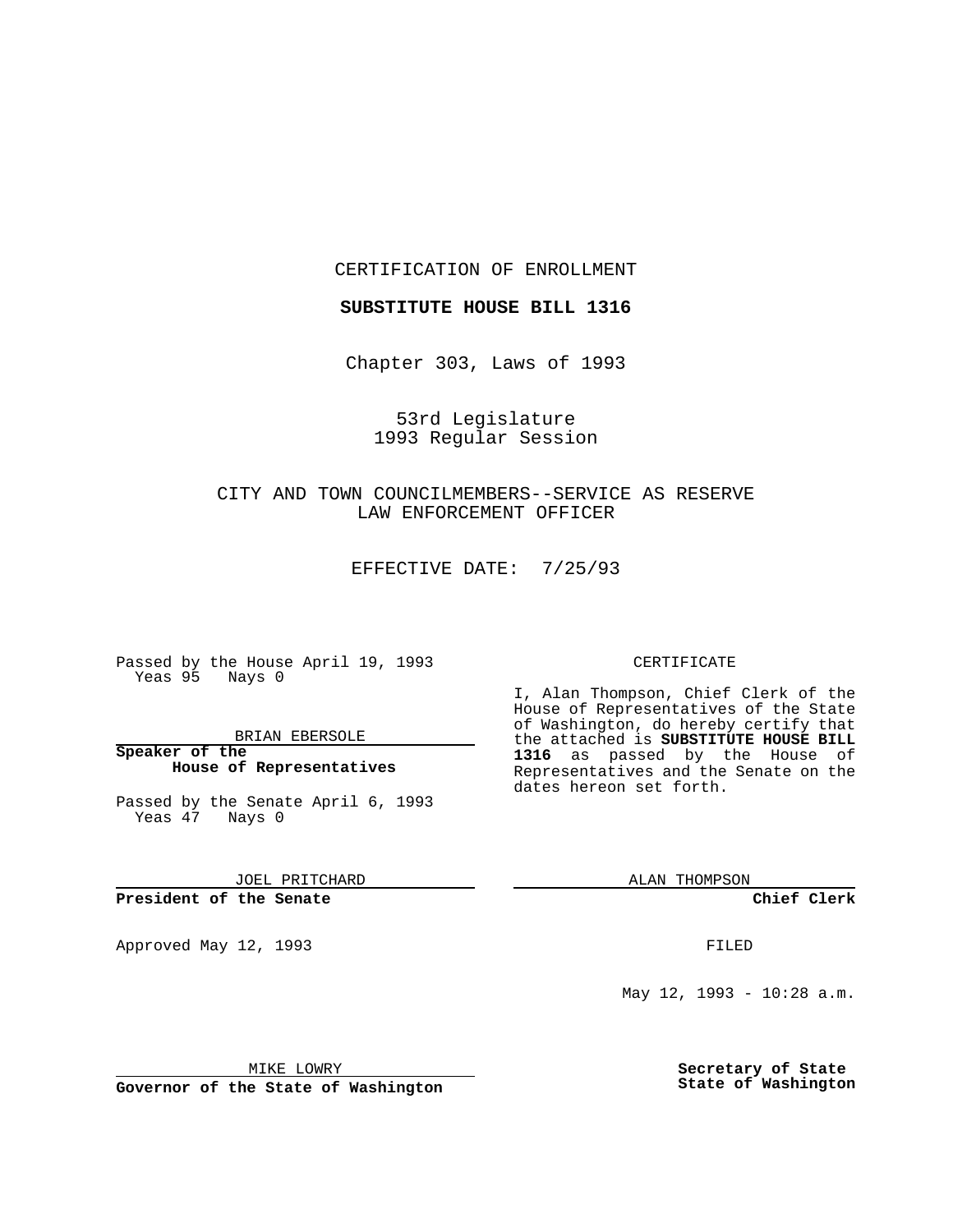# **SUBSTITUTE HOUSE BILL 1316** \_\_\_\_\_\_\_\_\_\_\_\_\_\_\_\_\_\_\_\_\_\_\_\_\_\_\_\_\_\_\_\_\_\_\_\_\_\_\_\_\_\_\_\_\_\_\_

\_\_\_\_\_\_\_\_\_\_\_\_\_\_\_\_\_\_\_\_\_\_\_\_\_\_\_\_\_\_\_\_\_\_\_\_\_\_\_\_\_\_\_\_\_\_\_

#### AS AMENDED BY THE SENATE

Passed Legislature - 1993 Regular Session

# **State of Washington 53rd Legislature 1993 Regular Session**

**By** House Committee on Local Government (originally sponsored by Representatives Springer, H. Myers and Thomas)

Read first time 02/10/93.

1 AN ACT Relating to members of city and town legislative bodies 2 serving the city or town in additional part-time capacities; and 3 amending RCW 35.21.770 and 35A.11.110.

4 BE IT ENACTED BY THE LEGISLATURE OF THE STATE OF WASHINGTON:

5 **Sec. 1.** RCW 35.21.770 and 1974 ex.s. c 60 s 1 are each amended to 6 read as follows:

7 Notwithstanding any other provision of law, the legislative body of 8 any city or town, by resolution adopted by ((unanimous)) a two-thirds 9 vote of the full legislative body, may authorize any of its members to 10 serve as volunteer ((firemen)) fire fighters or reserve law enforcement 11 officers, or both, and to receive the same compensation, insurance and 12 other benefits as are applicable to other volunteer ((firemen)) fire 13 fighters or reserve law enforcement officers employed by the city or 14 town.

15 **Sec. 2.** RCW 35A.11.110 and 1974 ex.s. c 60 s 2 are each amended to 16 read as follows:

17 Notwithstanding any other provision of law, the legislative body of 18 any code city, by resolution adopted by ((unanimous)) a two-thirds vote